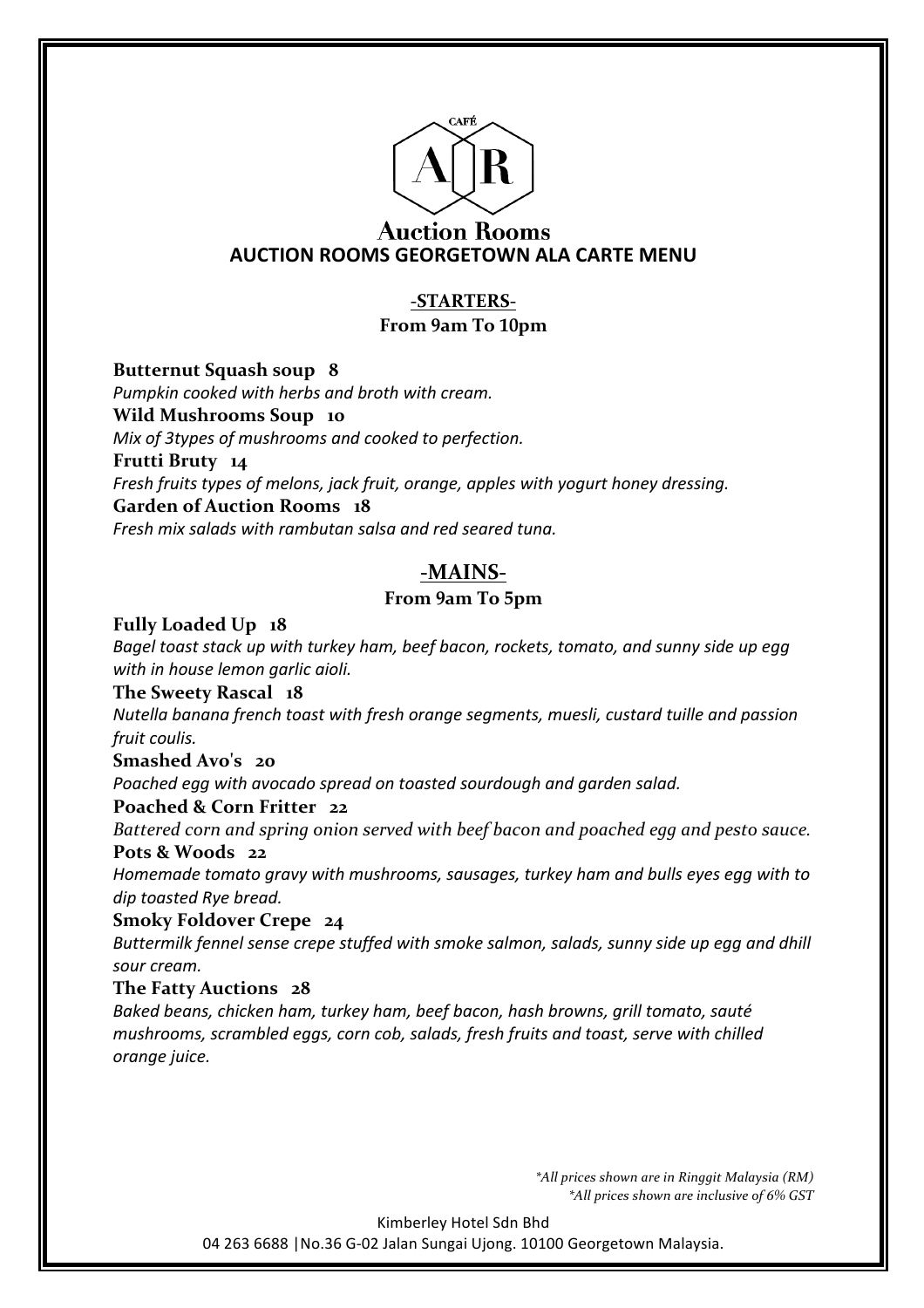#### **-MAINS-**

#### **From 12pm To 10pm**

#### **Lam Mee 18**

*Perfect house made stock serve with fresh tiger prawns, chicken meat, bean sprout, julienne* egg, yellow noodle, vermicelli and chili gravy.

#### **Fish Fingers 18**

*Fried breaded fish sticks serve with fries & tartar sauce.*

#### **Chicken Kebab 18**

*Grilled chicken thighs marinated in a tangy Middle Eastern-style serve with honey yogurt masala sauce, salad, and buttered rice.*

#### **Seafood Aglio Olio 22**

*Fettucine pasta cooked with prawns, squids, shimenji, chili, garlic and fresh parsley.* 

#### **Chicken Masala 24**

*Chunky chicken meat cooked with aromatic Indian spices serve with papadum, acar (vinegar vegetables) and white rice.*

#### **Korean To Italia 26**

Fettucine pasta cooked with kimchi and shimenii mushrooms and sesame seeds.

#### **Gingery Oceania 26**

Deep fried tilapia fillet cooked with slice young ginger, scallions, baby bak choy and white rice. **Seared Oceania 36**

*Pan seared fresh maceral fillet serve with sweet potato mashed, sauté broccoli and baby potato and lemon butter sauce.*

#### **Beef Stew 38**

Beef cubes cooked in home gravy with potato, carrot, celery and serve with buttered rice.

#### **Lambi Yampi 42**

*4 hours slow cooked lamb shank serve with sauté Brussel sprout, baby carrot, mashed creamy yam, yam chips and lamb gravy.*

#### **-SMALL BITES-**

#### **From 9am To 10pm**

**Dunk in Flame 10**

*Deep fried oreo with vanilla ice-cream and sugar dust.*

**Just for Two 10**

*Homemade churros with salted caramel sauce.*

**Fries in Cup 10**

*Straight cuts fries coated with herbs and serve with tomato dipping and mayo dipping.* 

#### **Tex-Mex Nacho 12**

*Nachos serve with chicken chunky in homemade tomato sauce and melted cheese with tomato and sour cream dipping.*

> *\*All prices shown are in Ringgit Malaysia (RM) \*All prices shown are inclusive of 6% GST*

Kimberley Hotel Sdn Bhd 04 263 6688 | No.36 G-02 Jalan Sungai Ujong. 10100 Georgetown Malaysia.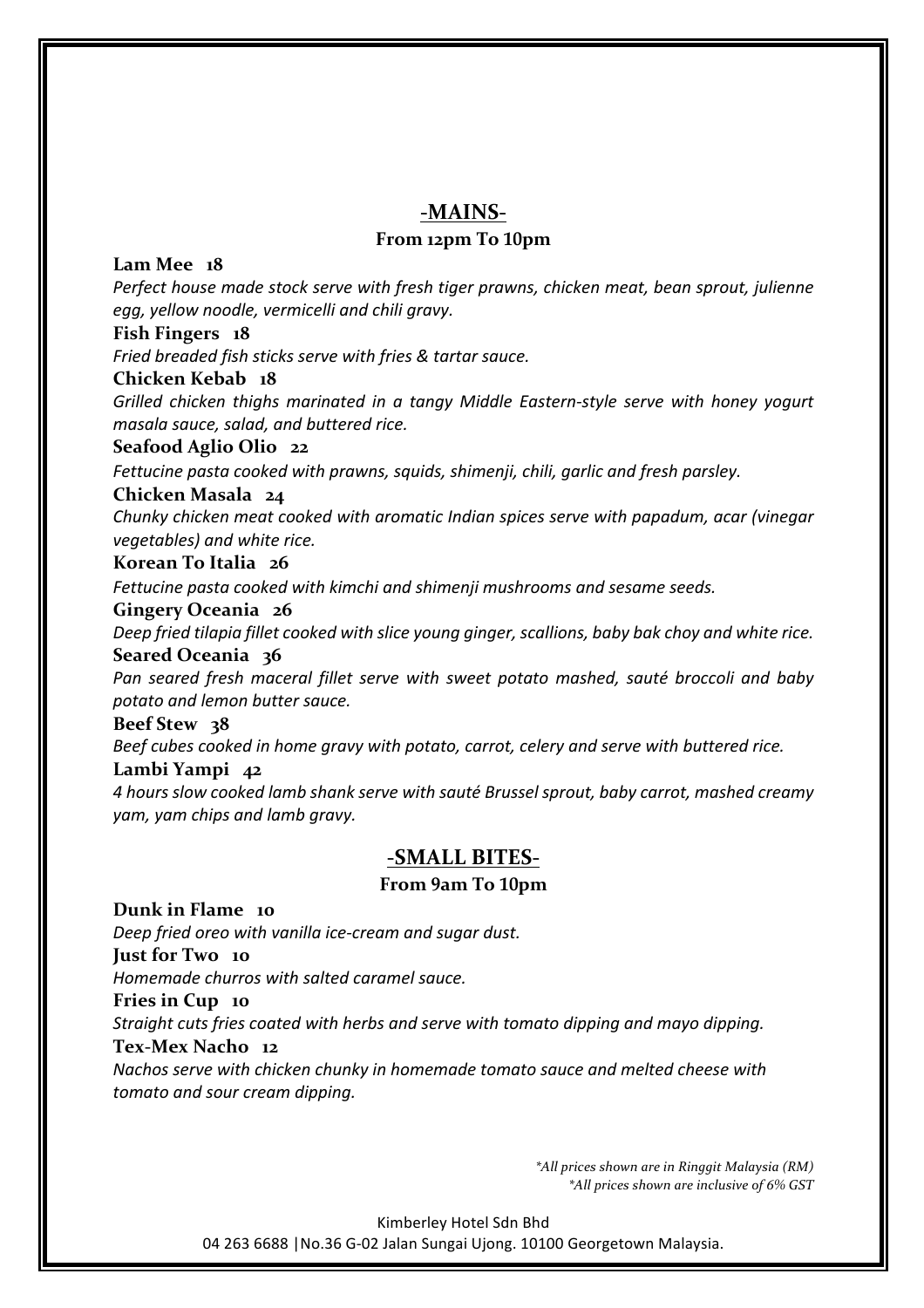

**Auction Rooms** Afternoon Tea at the ARG

# Pandora Box

Everyday 2pm - 5pm Rm128net per set

**Savouries** Chicken Pie Skagenrora in Baguette Salmon Tartar in Baguette Anchovies Sambal Bread Scones With Raspberry Jam & Cream

> **Sweet Treats Blueberry Cheese Tart** Chocolate Brownies Banana Cake Slice "Ginger Bread" Watermelon Gazpacho

> > **To Drink Bird Nest**